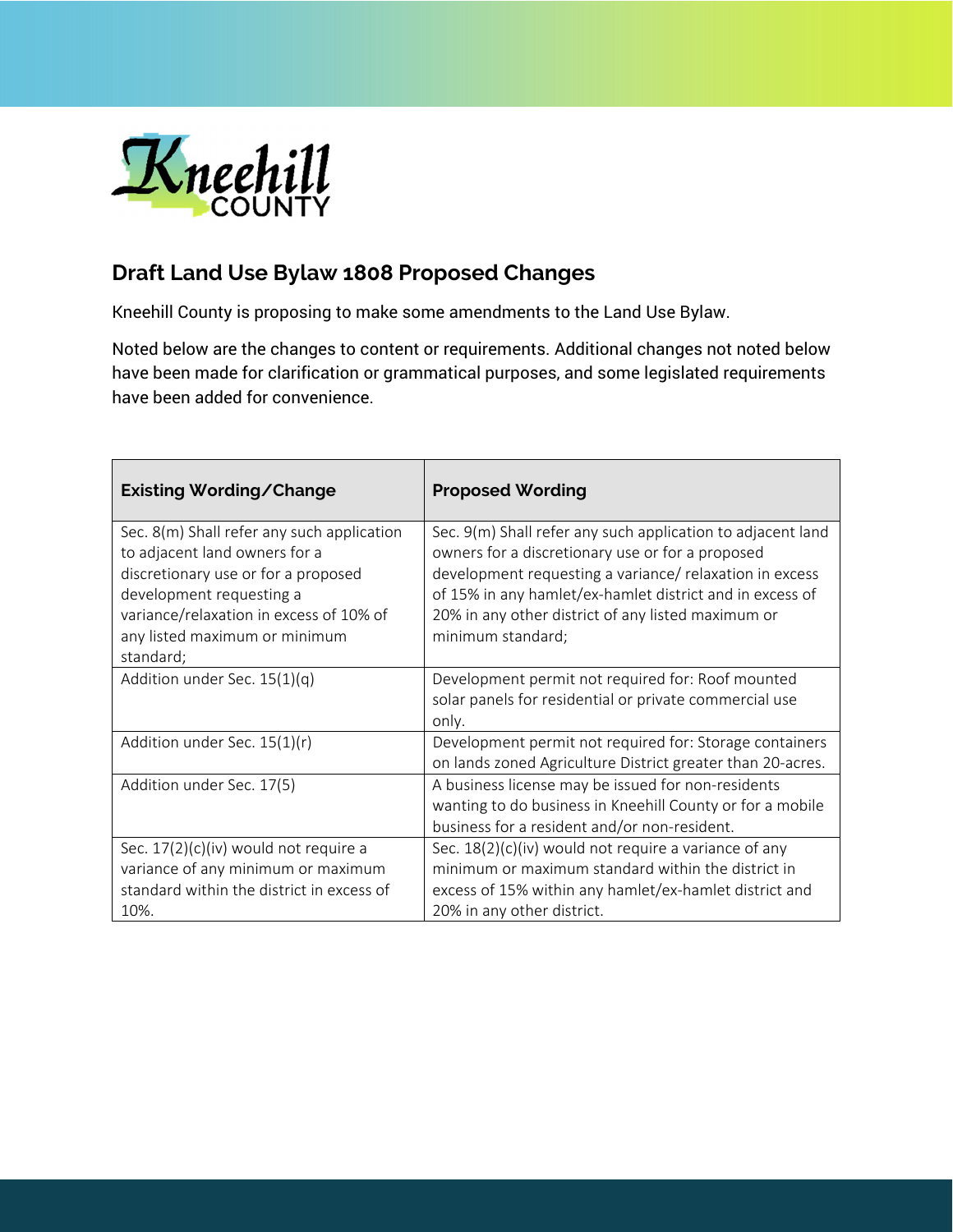| Addition to Sec. 52(5-10) Campgrounds    | (5) Each stall or campsite shall be accessible by means of<br>an internal road that is at least 3.0 m in width where<br>the access is for one-way traffic, or at least 6.0 m in<br>width where the access is for two-way traffic.                                                                                                                                                     |
|------------------------------------------|---------------------------------------------------------------------------------------------------------------------------------------------------------------------------------------------------------------------------------------------------------------------------------------------------------------------------------------------------------------------------------------|
|                                          | (6) The internal road network shall be properly signed for<br>users and for emergency response vehicles and shall<br>be sensitive to the topography and environmental<br>characteristics of the site.                                                                                                                                                                                 |
|                                          | (7) A suitable ingress and egress shall be provided so that<br>every campground may be readily serviced in<br>emergency situations; 24-hour emergency<br>communications service (e.g. telephones) shall be<br>provided.                                                                                                                                                               |
|                                          | (8) Fire extinguishers capable of dealing with electrical<br>and wood fires shall be kept in all service buildings;                                                                                                                                                                                                                                                                   |
|                                          | (9) Fires will be permitted only in designated fire pits or<br>other such facilities;                                                                                                                                                                                                                                                                                                 |
|                                          | (10) One (1) parking stall shall be provided per campsite;                                                                                                                                                                                                                                                                                                                            |
| Sec. 53-54 Cannabis                      | Changed the terminology to match the Federal licensing                                                                                                                                                                                                                                                                                                                                |
|                                          | terminology                                                                                                                                                                                                                                                                                                                                                                           |
| Addition Sec. 57 (Approved April 2013 by | 57.Gas & Oilfield Services Business, Minor                                                                                                                                                                                                                                                                                                                                            |
| <b>Bylaw 1652)</b>                       | (1) The business shall be contained within an enclosed<br>building(s) and the outdoor storage of any materials,<br>heavy vehicles, equipment and/or pipes is restricted<br>to 20% of the total parcel size or an area within the<br>subject Agriculture parcel of 1 ha (2.5 acres) more or<br>less whichever is the lesser (excluding any access road<br>required to access the same) |
|                                          | (2) Shall not include the use or storage of toxic explosive<br>or radioactive materials.                                                                                                                                                                                                                                                                                              |
|                                          | (3) The subject parcel and all outdoor storage shall be<br>screened at the discretion and to the satisfaction of<br>the Development Authority.                                                                                                                                                                                                                                        |
|                                          | (4) At the discretion of the Development Authority the<br>developer may be required to landscape and screen<br>the area in a similar fashion to those required in Light<br>Industrial and Industrial Districts of this Bylaw.                                                                                                                                                         |
|                                          | (5) At the discretion of the Development Authority, the<br>parking requirements shall be that as described in this<br>Bylaw's LI-Light Industrial and Industrial Districts.                                                                                                                                                                                                           |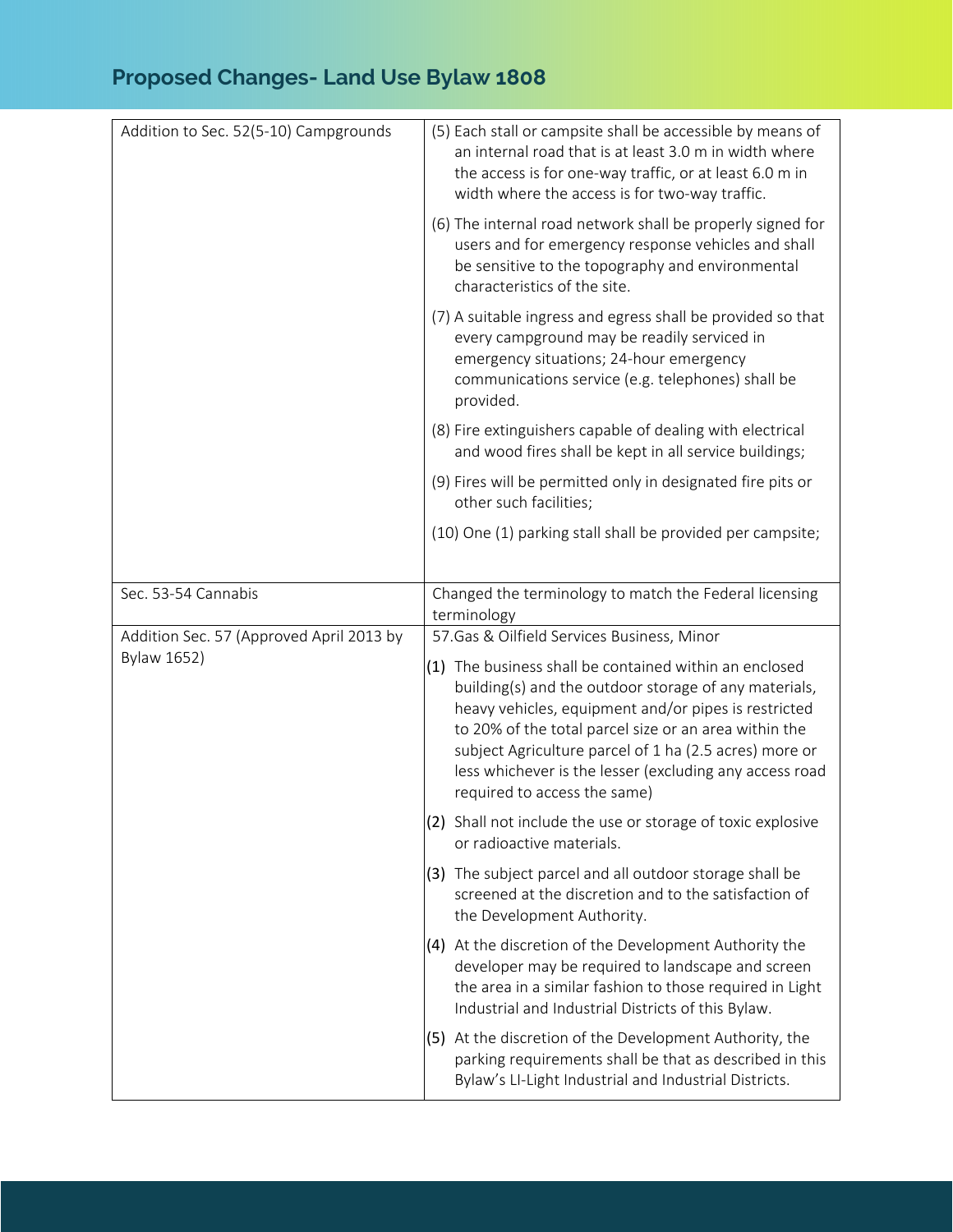|                                               | (6) The landowner/applicant shall comply with all<br>applicable Provincial and Federal Legislation and<br>regulations including but not limited to the Safety<br>Codes Act, the Alberta Building Code and the Alberta<br>Private Sewage Treatment and Disposal Regulation.                 |
|-----------------------------------------------|--------------------------------------------------------------------------------------------------------------------------------------------------------------------------------------------------------------------------------------------------------------------------------------------|
|                                               | (7) Shall not generate a nuisance such as smell, smoke,<br>dust, noise, traffic, vibrations, heat and intense light<br>sources and shall not be unsightly in appearance.                                                                                                                   |
|                                               | (8) Any intensification of use shall require a new<br>development permit. Should the Development<br>Authority consider an application for intensification as<br>potentially generating a nuisance, the business may be<br>required to relocate to more suitable non-agricultural<br>lands. |
| Addition to Sec. 59(10) Hamlet<br>Regulations | No occupant of a principal dwelling in a residential<br>area/district shall permit a recreational vehicle to be used<br>for living or sleeping accommodation for longer than a<br>14-day period. This includes unoccupied lots.                                                            |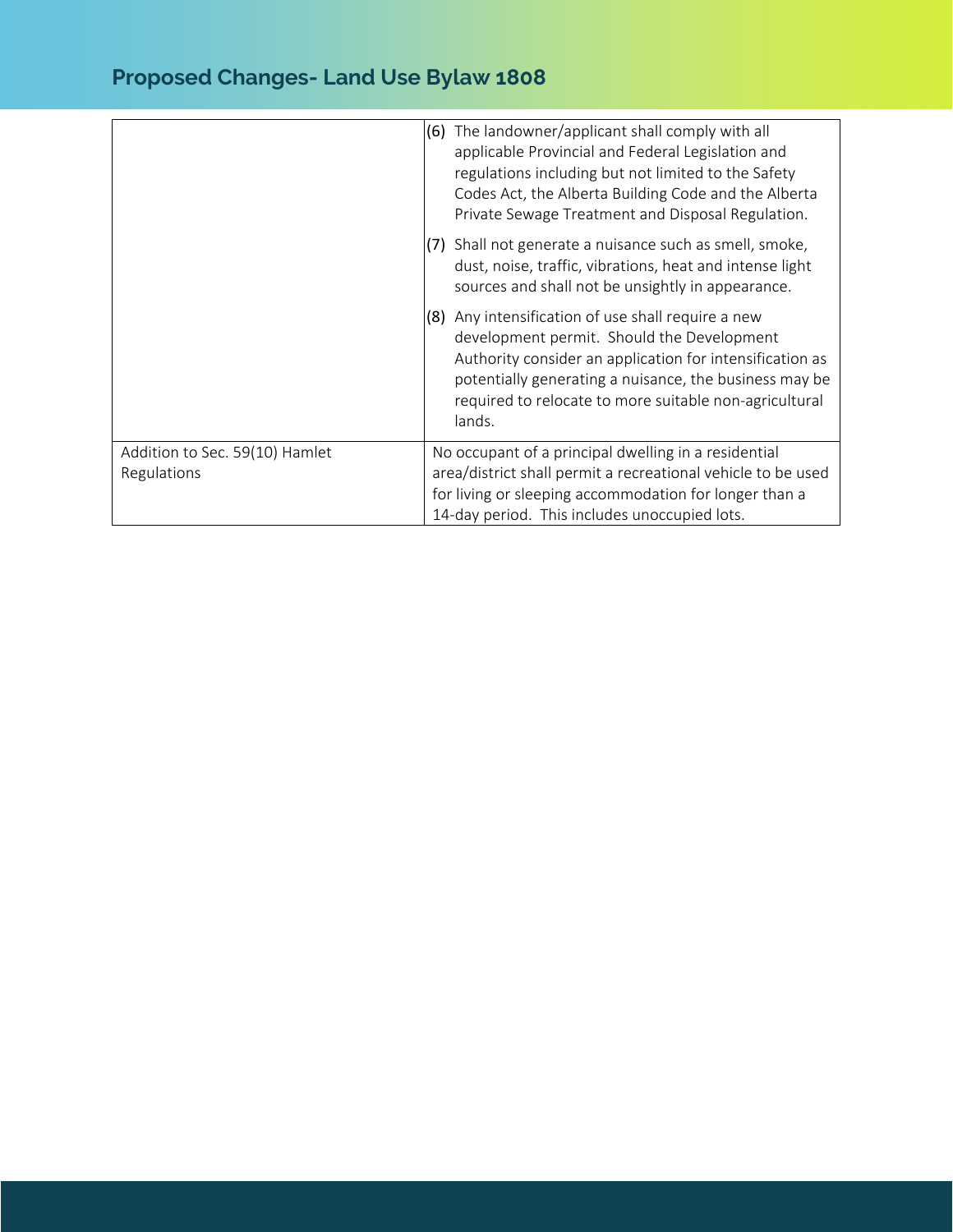| Addition of Sec. 60 Hen Regulations -<br>Permitted in Country Residential, Ex-<br>Hamlet, Hamlet Residential, and Hamlet | (1) A Hen License and Premises Identification Number are<br>required for any person wanting to keep hens in<br>districts that hens are permitted.                                                                                                            |
|--------------------------------------------------------------------------------------------------------------------------|--------------------------------------------------------------------------------------------------------------------------------------------------------------------------------------------------------------------------------------------------------------|
| General                                                                                                                  | (2) Hens are a permitted use in County Residential, EX-<br>Hamlet, Hamlet Residential and Hamlet General<br>Districts.                                                                                                                                       |
|                                                                                                                          | (3) The applicant must reside on the property on which<br>the hens will be kept.                                                                                                                                                                             |
|                                                                                                                          | (4) A Hen License is not transferable from one person to<br>another or from one property to another.                                                                                                                                                         |
|                                                                                                                          | (5) Hens must be kept in a "Coop" - a fully enclosed<br>weather proof structure and attached outdoor<br>enclosure used for the keeping of Hens, that is no<br>larger than 10 m2 (107.64 ft2) in a floor area, and no<br>more than 2.5 m (8.20 ft) in height. |
|                                                                                                                          | (6) Each hen must be provided with at least 0.37 m2 (3.98<br>ft2) of interior floor area, and at least 0.92 m2 (9.9 ft2)<br>of outdoor enclosure, within the coop.                                                                                           |
|                                                                                                                          | (7) At least one nest box per coop and one perch per hen,<br>that is at least 15 cm (5.9 inches) long must be<br>provided and maintained in the coop.                                                                                                        |
|                                                                                                                          | (8) Hens are to be kept in the coop at all times.                                                                                                                                                                                                            |
|                                                                                                                          | (9) Hens are not to be released into the wild or buried on<br>the property.                                                                                                                                                                                  |
|                                                                                                                          | (10) In the designated areas no person shall:                                                                                                                                                                                                                |
|                                                                                                                          | Keep a rooster;                                                                                                                                                                                                                                              |
|                                                                                                                          | Keep a hen, other than an urban hen for which a valid<br>Hen License has been issued;                                                                                                                                                                        |
|                                                                                                                          | Sell eggs, manure, meat, or other products derived<br>from hens;                                                                                                                                                                                             |
|                                                                                                                          | Slaughter a hen on the property                                                                                                                                                                                                                              |
|                                                                                                                          | Dispose of a hen except by delivering it to a farm,<br>abattoir, veterinarian, or other operation that is<br>lawfully permitted to dispose of hens;                                                                                                          |
|                                                                                                                          | Keep a hen in a cage, kennel, or any shelter other than<br>a coop.                                                                                                                                                                                           |
|                                                                                                                          | (11) Refer to Animal Control Bylaw for further<br>information.                                                                                                                                                                                               |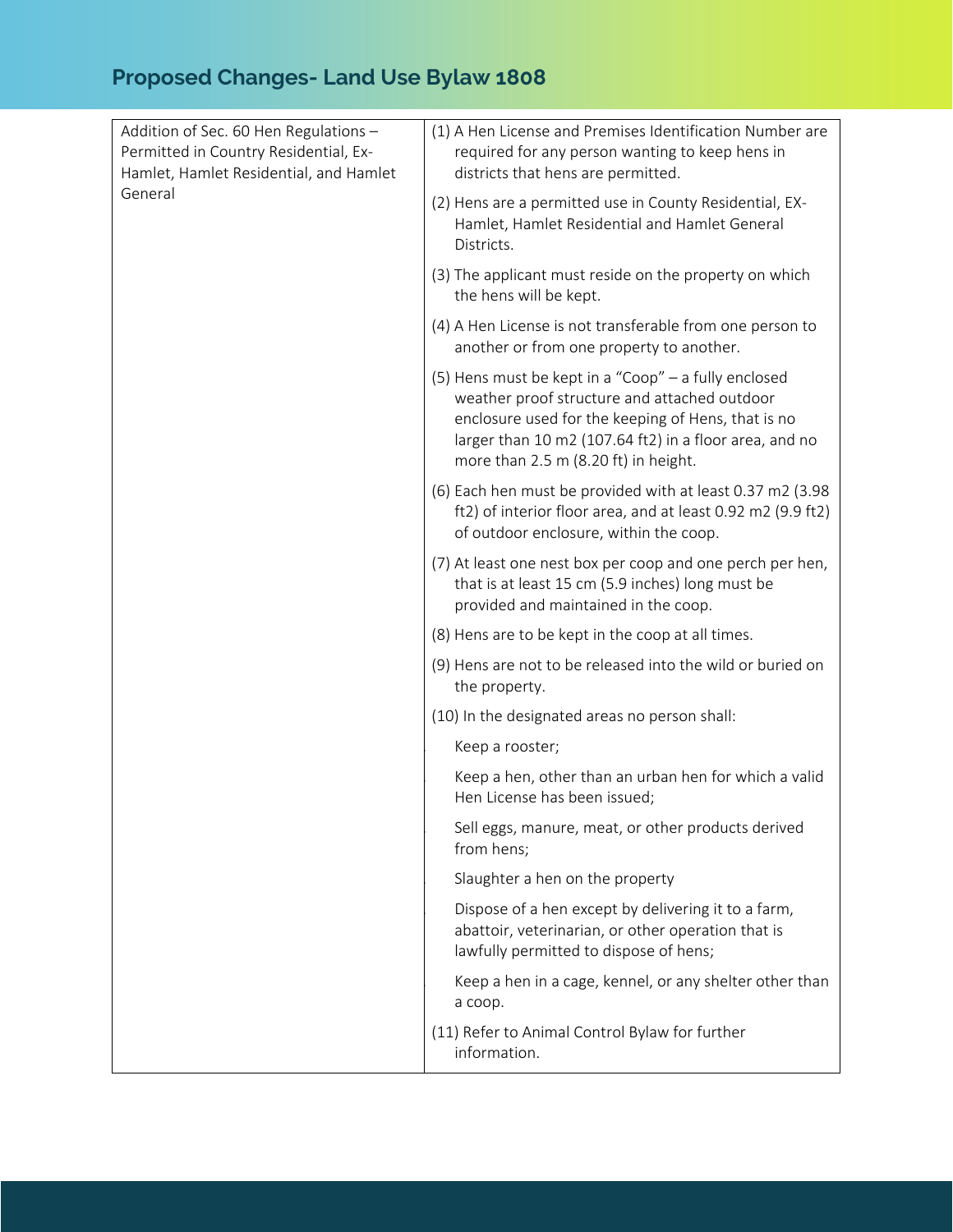| Addition Sec. 64(8)(9) Housing,<br>Manufactured - Type 2 | (8) Relocatable industrial accommodation is prohibited as<br>a permanent dwelling.                                                                                                                                                                                                                                         |
|----------------------------------------------------------|----------------------------------------------------------------------------------------------------------------------------------------------------------------------------------------------------------------------------------------------------------------------------------------------------------------------------|
|                                                          | (9) Park models are for seasonal use only and may not be<br>considered as a permanent dwelling unless evidence<br>of four-season status is provided.                                                                                                                                                                       |
| Sec. 65(2)(4) Indoor Riding Arena<br>clarification       | (2) A Riding Arena, Private shall be used solely by the<br>occupants of the residence.<br>(4) A Riding Arena, Commercial are not considered farm<br>buildings and must meet all Alberta Building Code<br>requirements for public occupancy.                                                                                |
| Addition Sec. 68 Recreational Vehicle<br>Storage, Major  | (1) Recreational vehicle storage will only be considered<br>on a lot equal to or greater than 8.1 hectares (20<br>acres).                                                                                                                                                                                                  |
|                                                          | (2) A development permit application must include a site<br>plan, and a screening plan. A drainage plan is to be<br>provided by a professional engineer or professional<br>engineering technologist.                                                                                                                       |
|                                                          | (3) The site shall be bermed, with a screened fence on<br>top of the berm, unless it can be shown that the<br>development would be visually screened year round,<br>from any road, and/or by existing natural vegetation<br>(i.e. trees and/or bush). The existing natural<br>vegetation must exceed 2.5 metres in height. |
|                                                          | (4) The site shall be graded with the top soil being<br>removed and stored on site.                                                                                                                                                                                                                                        |
|                                                          | (5) A four (4) inch minimum gravel base shall be provided<br>for the area to be used for storage.                                                                                                                                                                                                                          |
|                                                          | (6) Except for emergency situations, all vehicle trips to<br>the recreational vehicle storage site shall be restricted<br>to:                                                                                                                                                                                              |
|                                                          | (7) Monday to Saturday between the hours of 7:00 a.m.<br>and 10:00 p.m.                                                                                                                                                                                                                                                    |
|                                                          | (8) Sunday and Statutory holidays between the hours of<br>10:00 a.m. and 6:00 p.m.                                                                                                                                                                                                                                         |
|                                                          | (9) The subject parcel shall include an occupied dwelling.                                                                                                                                                                                                                                                                 |
|                                                          | (10) There shall be no pumping or washing on site.                                                                                                                                                                                                                                                                         |
|                                                          | (11) Reclamation of the site must be executed once the<br>recreational vehicle storage facility is discontinued.                                                                                                                                                                                                           |
|                                                          | (12) The development permit shall indicate the maximum<br>number of recreational vehicles to be stored on the<br>property.                                                                                                                                                                                                 |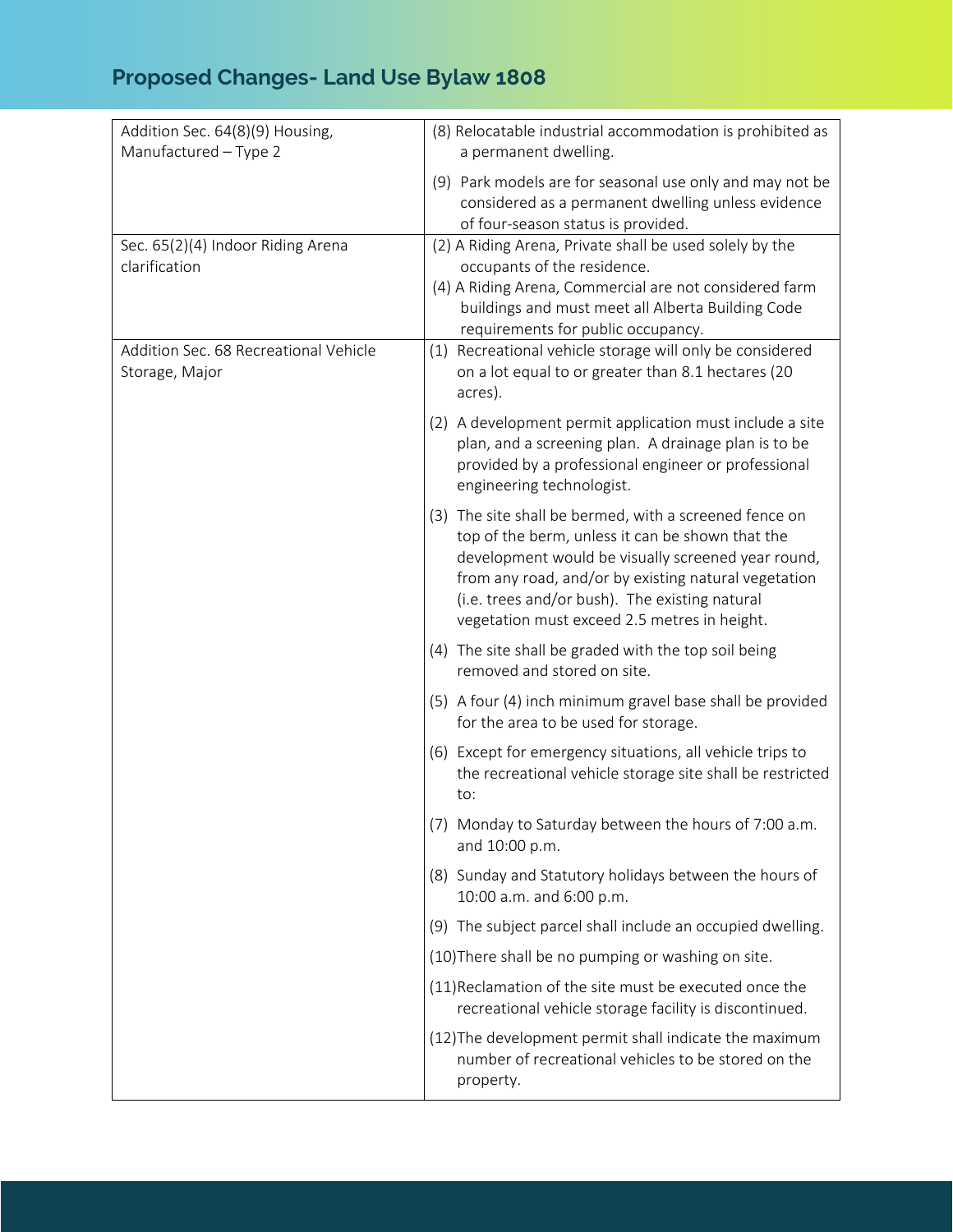|                                                                                             | (13)RV storage sites are for storage only not occupation of<br>the units.                                                                                                                                                                                   |
|---------------------------------------------------------------------------------------------|-------------------------------------------------------------------------------------------------------------------------------------------------------------------------------------------------------------------------------------------------------------|
| Addition Sec. 69 Recreational Vehicle<br>Storage, Minor                                     | (1) Parcel size must be equal to or greater than 8.1 ha. (20<br>acres).                                                                                                                                                                                     |
|                                                                                             | (2) The maximum number of RVs shall be 50.                                                                                                                                                                                                                  |
|                                                                                             | (3) The parcel shall include an occupied dwelling.                                                                                                                                                                                                          |
|                                                                                             | (4) Storage area must be located beside or to the rear of<br>the dwelling.                                                                                                                                                                                  |
|                                                                                             | (5) The development permit must include a site plan and<br>a screening plan.                                                                                                                                                                                |
|                                                                                             | (6) There shall be no pumping or washing on site.                                                                                                                                                                                                           |
|                                                                                             | (7) The development permit shall indicate the maximum<br>number of recreational vehicles to be stored on the<br>property.                                                                                                                                   |
|                                                                                             | (8) RV storage sites are for storage only not occupation of<br>the units.                                                                                                                                                                                   |
| Sec. 72(1) change                                                                           | A development permit application for site stripping,<br>filling, excavation, extraction, grading and/or re-<br>contouring may be required when no other permit is<br>being applied for.                                                                     |
| Addition to Sec. 86(3)                                                                      | (3) Illuminated freestanding signs may be allowed in<br>Commercial and Industrial Districts and may be<br>considered for a commercial use in the Agriculture<br>District. Illumination may be subject to hours of operation<br>in the Agriculture District. |
| Sec. $92(1)(a)$ change<br>Maximum of five (5) lots per quarter<br>section                   | Maximum of three (3) lots per quarter section, including<br>the balance of the quarter section, but not including lots<br>for public or quasi-public use or public utility.                                                                                 |
| Addition to Sec. 92(6)(b)                                                                   | Approved Garden Suites are exempt from minimum gross<br>floor area requirement.                                                                                                                                                                             |
| Addition of new district Sec. 99 Health &<br>Public Services District                       | See separate attachment                                                                                                                                                                                                                                     |
| Section 102 & 103 change - Local Rural<br>Commercial District; Light Industrial<br>District | Cannabis uses now require redesignation to the Light<br>Industrial District or the Local Rural Commercial District<br>(depending on the use) instead of the Direct Control<br>District.                                                                     |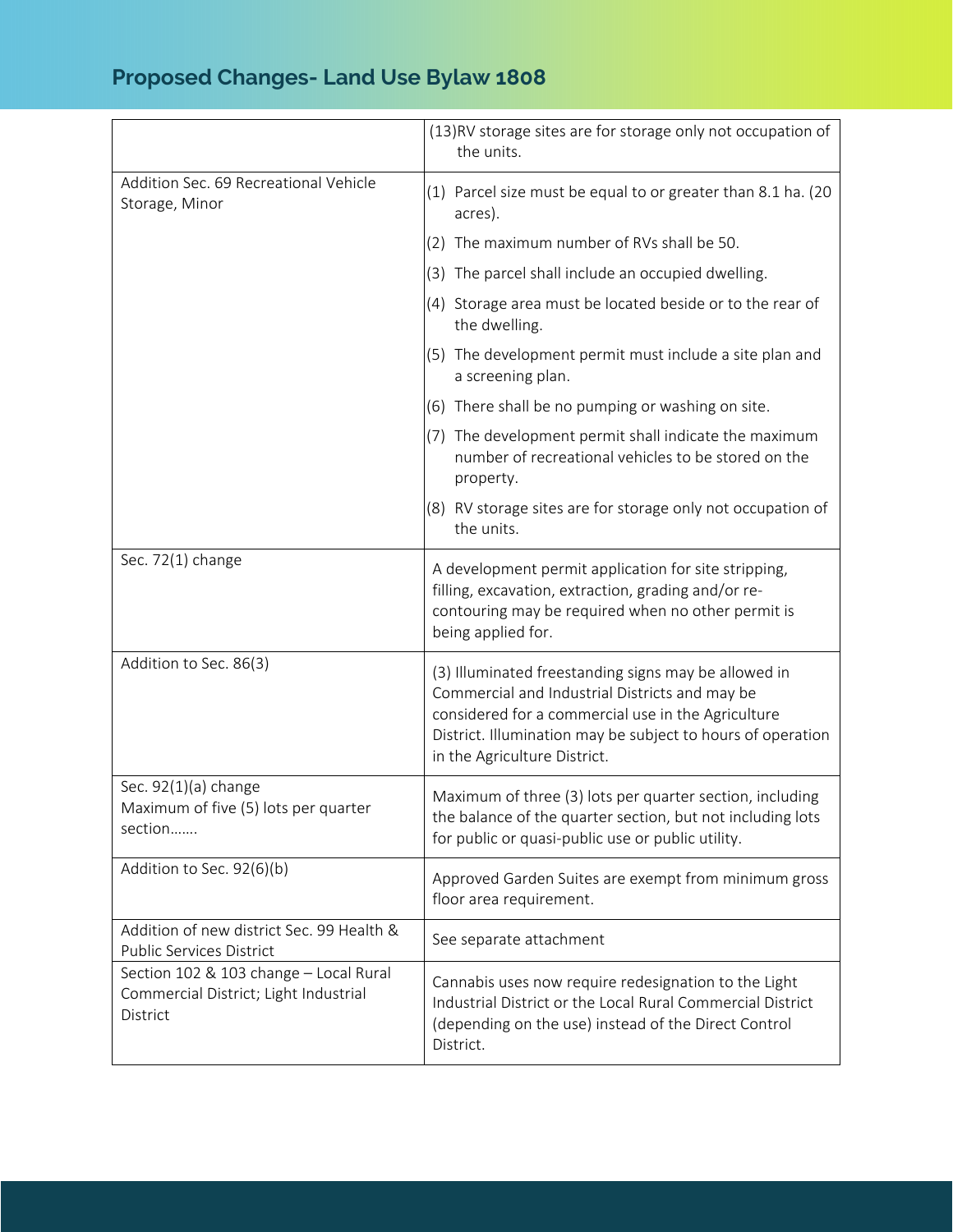| New Definitions: | "Amusement and Entertainment Services" means those<br>developments, having a room area or building used<br>indoors or outdoors for the purpose of providing<br>entertainment and amusement to patrons on a<br>commercial fee for admission/service basis. Typical uses<br>and facilities would include carnivals, and drive-in motion<br>picture theatres. This use class includes seasonal events.                                                     |
|------------------|---------------------------------------------------------------------------------------------------------------------------------------------------------------------------------------------------------------------------------------------------------------------------------------------------------------------------------------------------------------------------------------------------------------------------------------------------------|
|                  | "Animal Nuisance" means and includes any use of or<br>activity upon any premises which is offensive to any<br>person acting reasonably, or has or may be reasonably<br>expected to have a detrimental impact upon any person<br>or other premises in the neighbourhood or is an<br>imminent danger to public health or safety, or materially<br>depreciates the value of other land or improvements on<br>adjacent land, and may include the following: |
|                  | 1. noise;                                                                                                                                                                                                                                                                                                                                                                                                                                               |
|                  | trespass upon property;<br>2.                                                                                                                                                                                                                                                                                                                                                                                                                           |
|                  | threat to public health;<br>3.                                                                                                                                                                                                                                                                                                                                                                                                                          |
|                  | 4. accumulation of animal waste;                                                                                                                                                                                                                                                                                                                                                                                                                        |
|                  | accumulation of material contaminated by<br>5.<br>animal waste;                                                                                                                                                                                                                                                                                                                                                                                         |
|                  | inappropriate disposal of dead stock;<br>6.                                                                                                                                                                                                                                                                                                                                                                                                             |
|                  | 7. lack of adequate containment or shelter;                                                                                                                                                                                                                                                                                                                                                                                                             |
|                  | which in the opinion of an Enforcement Officer,<br>having regard for all circumstances is obnoxious or<br>likely to unreasonably detract from the comfort,<br>repose, health, peace or safety of persons or<br>property within the boundaries of the County.                                                                                                                                                                                            |
|                  | "Cabin" means a single detached dwelling with a<br>maximum floor area of 65.03 $m^2$ (700 ft <sup>2</sup> ) which is used<br>for a seasonal recreational residence. This use does not<br>include manufactured dwellings, holiday trailers, motor<br>homes and similar recreation vehicles, boarding or<br>lodging houses.                                                                                                                               |
|                  | "Cannabis Micro Cultivation Facility" means the licensee<br>can cultivate any variety of cannabis, produce cannabis<br>seeds, cannabis plants, and fresh and dried cannabis. The<br>area used for cultivation must be less than 200m <sup>2</sup><br>(2152.78 ft <sup>2</sup> ).                                                                                                                                                                        |
|                  | "Cannabis Micro Processing Facility" means a small scale<br>production of cannabis products and/or the packaging                                                                                                                                                                                                                                                                                                                                        |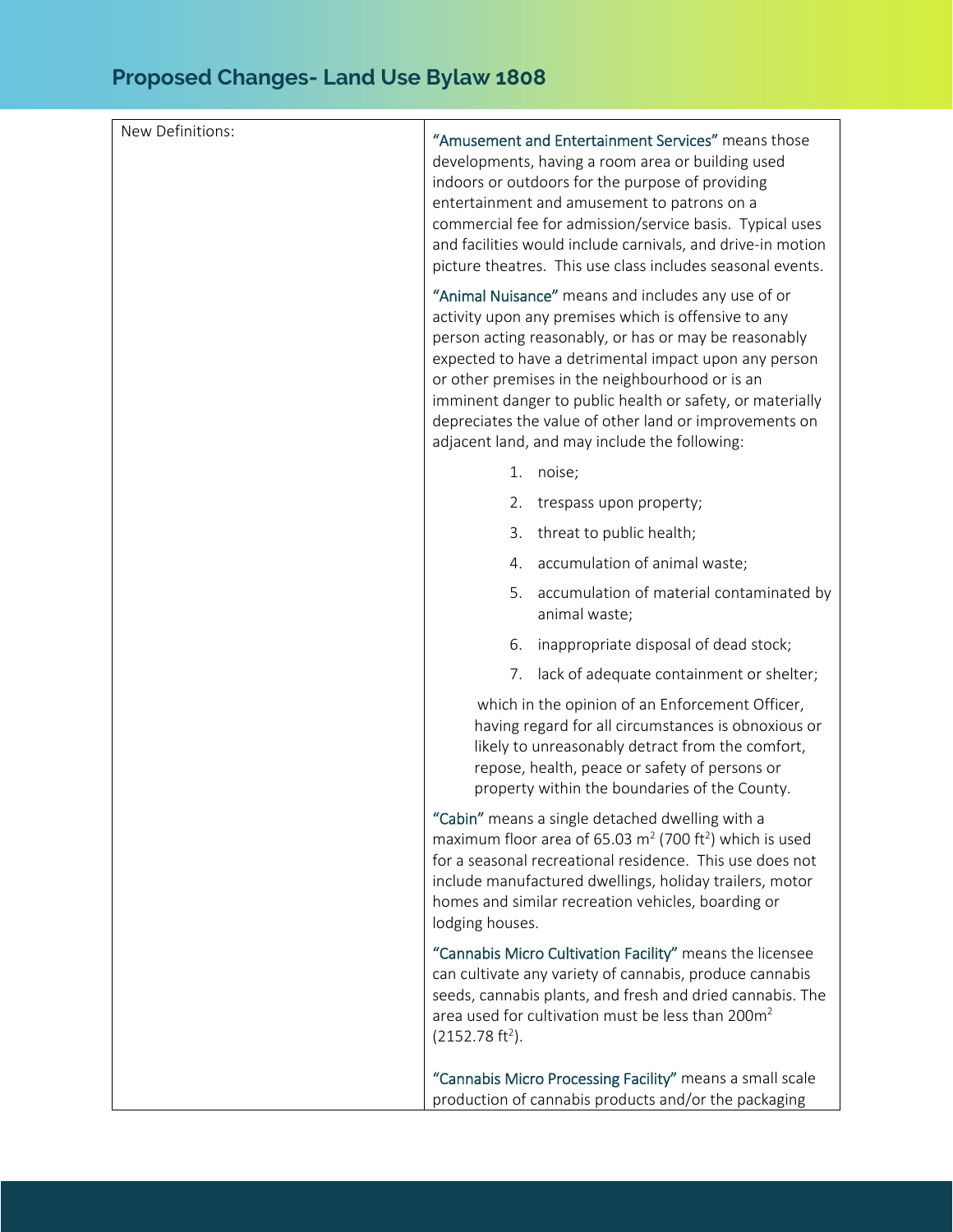| and labelling of products for sale to the public. Small scale<br>is defined as using less than the equivalent of 600<br>kilograms of dried cannabis a year.                                                                                                                                                                                                                                                                                                                                                 |
|-------------------------------------------------------------------------------------------------------------------------------------------------------------------------------------------------------------------------------------------------------------------------------------------------------------------------------------------------------------------------------------------------------------------------------------------------------------------------------------------------------------|
| "Cannabis Standard Cultivation Facility" means the<br>licensee can cultivate any variety of cannabis, produce<br>cannabis seeds, cannabis plants, and fresh and dried<br>cannabis.                                                                                                                                                                                                                                                                                                                          |
| "Cannabis Standard Processing Facility" means a large-<br>scale production of cannabis products (e.g. cannabis oil)<br>and/or the packaging and labelling of products for sale to<br>the public.                                                                                                                                                                                                                                                                                                            |
| "Communication Tower" means a tower federally<br>regulated by Innovation, Science and Economic<br>Development (ISED) Canada under the<br>Radiocommunication Act. Communications towers may<br>include cell towers, wireless internet towers, and oil/gas<br>communications towers.                                                                                                                                                                                                                          |
| "Community Garden" means a single piece of land<br>gardened collectively by a group of people. Community<br>gardens utilize either individual or shared plots on private<br>or public land.                                                                                                                                                                                                                                                                                                                 |
| "Counseling Services" means therapy that involves a<br>trained therapist listening to you and helping you find<br>ways to deal with specific life questions/issues. Common<br>services include but are not limited to: marriage and<br>family, guidance and career, rehabilitation, mental health,<br>substance abuse, and educational counseling.                                                                                                                                                          |
| "Culinary Herb Production" means the commercial<br>production of ready-to-eat culinary herbs and spices.                                                                                                                                                                                                                                                                                                                                                                                                    |
| "Data Centre" means a building, dedicated space within a<br>building, or a group of buildings used to house computer<br>systems and associated components, such as<br>telecommunications and storage systems. It generally<br>includes backup components and infrastructure for<br>power supply, data communication connections,<br>environmental controls (e.g. air conditioning, fire<br>suppression) and various security devices. May include<br>encryption and processing for blockchain transactions. |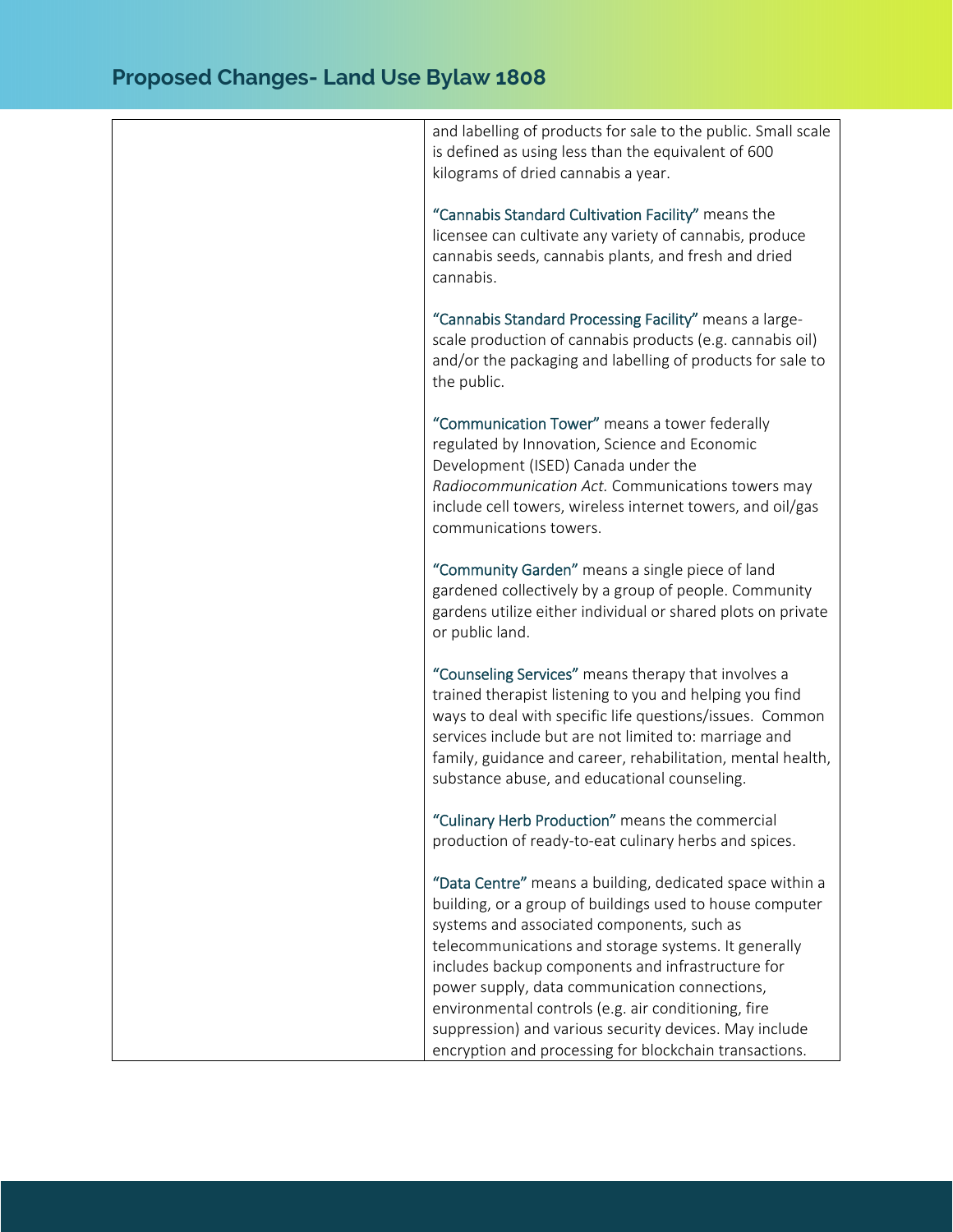"Exempt" means development that does not require a Development Permit if it meets all requirements of this Bylaw.

"Gas and Oilfield Services Business, Minor" means a business that provides limited support services to oilfield and pipeline operations. Typical services in this use include but are not limited to, hot shots, inspection, maintenance, testing, well conditioning, well logging, x‐ ray and diagnostic cathodic protection wireline services or other such similar services. This use does not include the use or storage of toxic, explosive or radioactive materials.

"General Municipal Servicing Standard" Provides the minimum specific requirements to assist the County and a potential developer in the design, preparation and submission of plans and specifications for approval and/or construction of Municipal Improvements and Systems that will meet the servicing requirements for commercial, industrial and residential subdivision and development within the County.

"Group Care Facility" means a supervised residential dwelling unit, licensed or approved under Provincial legislation, for the accommodation of persons, excluding staff, referred by hospitals, courts, government agencies or recognized social service agencies or health professionals.

"Group Home, Limited" means a development consisting of the use of a building as a facility which is recognized, authorized, licensed or certified by a public authority as a social care facility intended to provide room and board for six (6) residents or less, excluding staff, for foster children or disabled persons, or for persons with physical, mental, social or behavioural problems, and which may be for the personal rehabilitation of its residents either through self‐help or professional care, guidance and supervision. The residential character of the development shall be primary with the occupants living together as a single housekeeping group and using cooking facilities shared in common. The use class does not include treatment facilities such as detoxification centres.

"Group Home, Major" means a development consisting of the use of a building as a facility which is recognized, authorized, licensed or certified by a public authority as a social care facility intended to provide room and board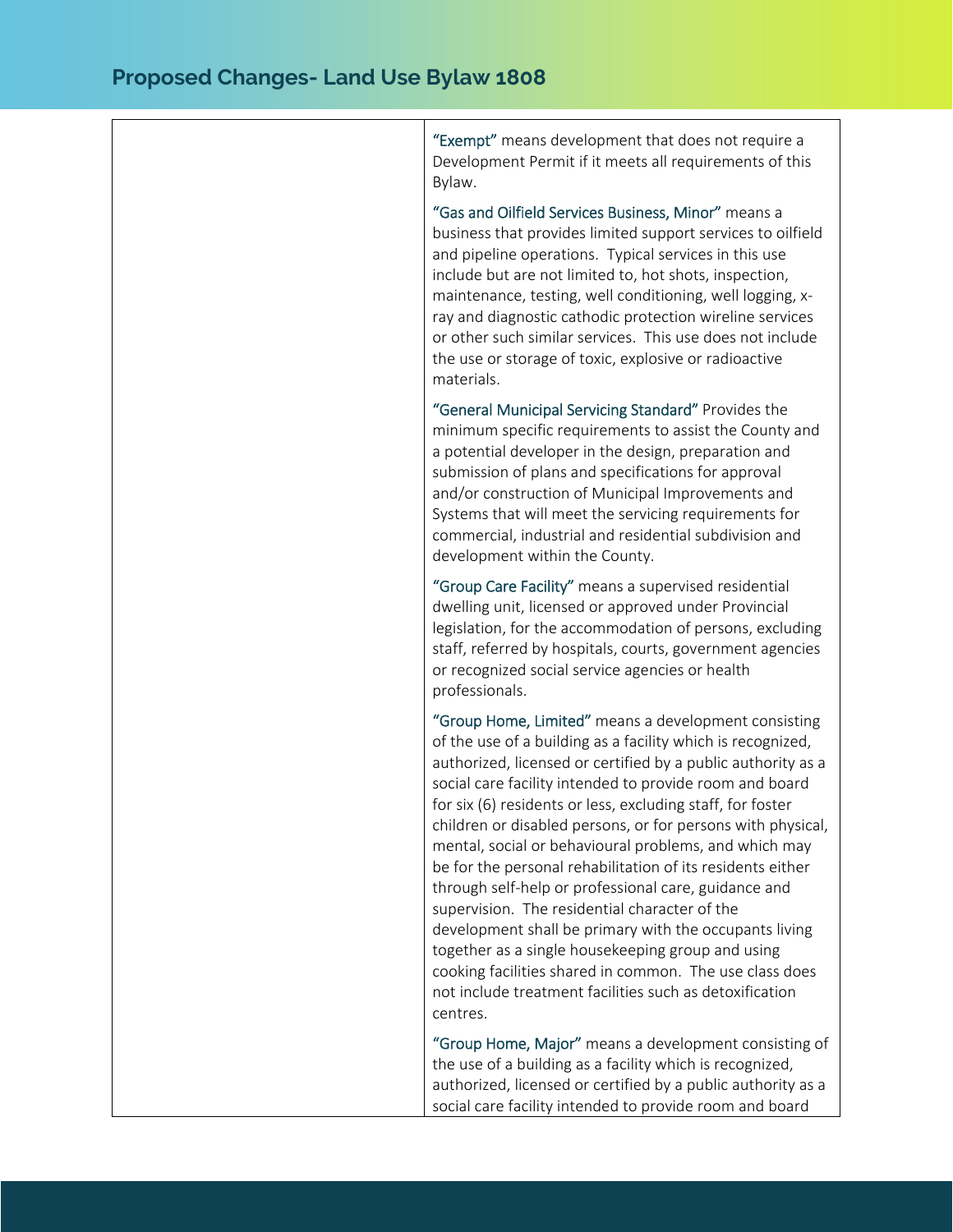| for seven (7) residents or more, excluding staff, for foster<br>children or disabled persons, or for persons with physical,<br>mental, social or behavioural problems, and which may<br>be for the personal rehabilitation of its residents either<br>through self-help or professional care, guidance and<br>supervision. The residential character of the<br>development shall be primary with the occupants living<br>together as a single housekeeping group using cooking<br>facilities shared in common. |
|----------------------------------------------------------------------------------------------------------------------------------------------------------------------------------------------------------------------------------------------------------------------------------------------------------------------------------------------------------------------------------------------------------------------------------------------------------------------------------------------------------------|
| "Hemp Processing" means the processing of industrial<br>hemp into products used for textiles, cordage, paper<br>products, animal bedding, garden mulch, fuel and an<br>assortment of building materials.                                                                                                                                                                                                                                                                                                       |
| "Hen License" means a license issued by the Development<br>Authority authorizing the license holder to keep Hens on<br>a specific property permitted as a use within this bylaw.                                                                                                                                                                                                                                                                                                                               |
| "Industrial Storage" means moderate to extensive open<br>storage or stockpiling of raw materials, vehicles and<br>machinery that may be partly or wholly visible off an<br>industrial site.                                                                                                                                                                                                                                                                                                                    |
| "Landscaping, Commercial" means a business that<br>encompasses a full spectrum of services that modifies the<br>visible features of an area of land, including living<br>elements, such as flora or fauna. May include indoor and<br>outdoor storage of products for purchase.                                                                                                                                                                                                                                 |
| "Massage Therapy Service" means the use of massage for<br>health-related purposes, including to relieve pain,<br>rehabilitate sports injuries, reduce stress, increase<br>relaxation, address anxiety and depression, and aid<br>general wellness. It involves manipulating the soft tissues<br>of the body to manage a health condition or enhance<br>wellness.                                                                                                                                               |
| "May" is a discretionary term, providing notification that<br>the regulation in question can be enforced if the County<br>chooses to do so, and is usually dependent on the<br>particular circumstances of the specific parcel and<br>application.                                                                                                                                                                                                                                                             |
| "Meat Market/Butcher" means a person who may<br>slaughter animals, prepare standard cuts of meat and<br>poultry for retail sale.                                                                                                                                                                                                                                                                                                                                                                               |
| "Mobile Vendor" means a self-contained vehicle, trailer or<br>stand that is capable of being moved from one location to<br>another that is equipped to prepare, serve and sell food,                                                                                                                                                                                                                                                                                                                           |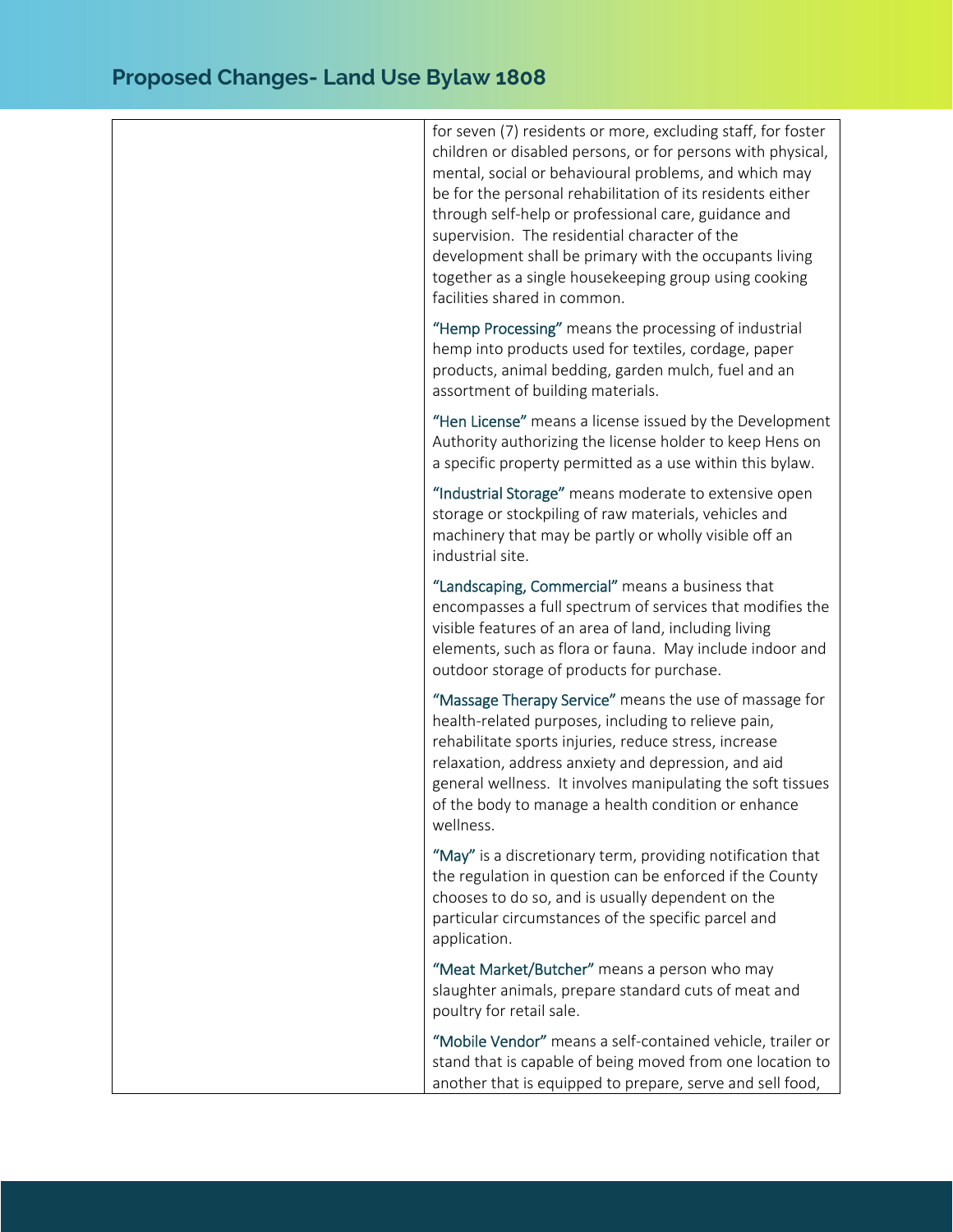| or goods. The mobile vendor is on a specific location for<br>a period of seven (7) consecutive days or more.                                                                                                                                                                                                                                                                                                                                                                                      |
|---------------------------------------------------------------------------------------------------------------------------------------------------------------------------------------------------------------------------------------------------------------------------------------------------------------------------------------------------------------------------------------------------------------------------------------------------------------------------------------------------|
| "Overlay District" means additional development<br>regulations superimposed on specific areas of the County,<br>which supersede or add to the development regulations<br>of the District for which the land is designated under this<br>Bylaw. The Overlay Districts are contained in Part of this<br>Bylaw.                                                                                                                                                                                      |
| "Recreational Vehicle Park" means a planned<br>development for the short-term use of recreational<br>vehicles with a higher level of service provided than in a<br>campground. The recreational vehicle park shall not be<br>used as year round storage, or accommodation for<br>residential use. A recreational vehicle park may be<br>developed in association with related recreational<br>activities' such as hiking or riding trails, picnic grounds,<br>boating facilities and playgrounds. |
| "Recreational Vehicle Storage, Major" means a compound<br>created for storage exceeding 50 units on a parcel of land<br>greater than 8.1 ha (20 acres) for recreation vehicles and<br>equipment such as boats, seadoos, trailers and ATVs.                                                                                                                                                                                                                                                        |
| "Recreational Vehicle Storage, Minor" means a compound<br>created for storage limited to a maximum of 50 units, for<br>recreational vehicles and equipment such as boats,<br>seadoos, trailers and ATVs.                                                                                                                                                                                                                                                                                          |
| "Relocatable Industrial Accommodation" means a building<br>providing accommodation for an industrial work force<br>living and working in a temporary location, but does not<br>apply to manufactured homes, prefabricated single-<br>family dwelling units, or other types of prefabricated or<br>manufactured buildings. These Industrial<br>Accommodations cannot be considered for a permanent<br>dwelling or be located where the work force will be at a<br>permanent location.              |
| "Secondary Suite" means a second self-contained<br>dwelling unit located within a detached principal dwelling<br>unit. The secondary suite must have a separate entrance<br>from the principle building, either from a common indoor<br>landing or directly from the exterior of the building. A<br>secondary suite shall include a cooking area, a sleeping<br>area and sanitary facilities.                                                                                                     |
| "Security/Operator Suite" means a secondary building or<br>portion of a building used to provide on-site<br>accommodation by the employer for persons employed                                                                                                                                                                                                                                                                                                                                    |